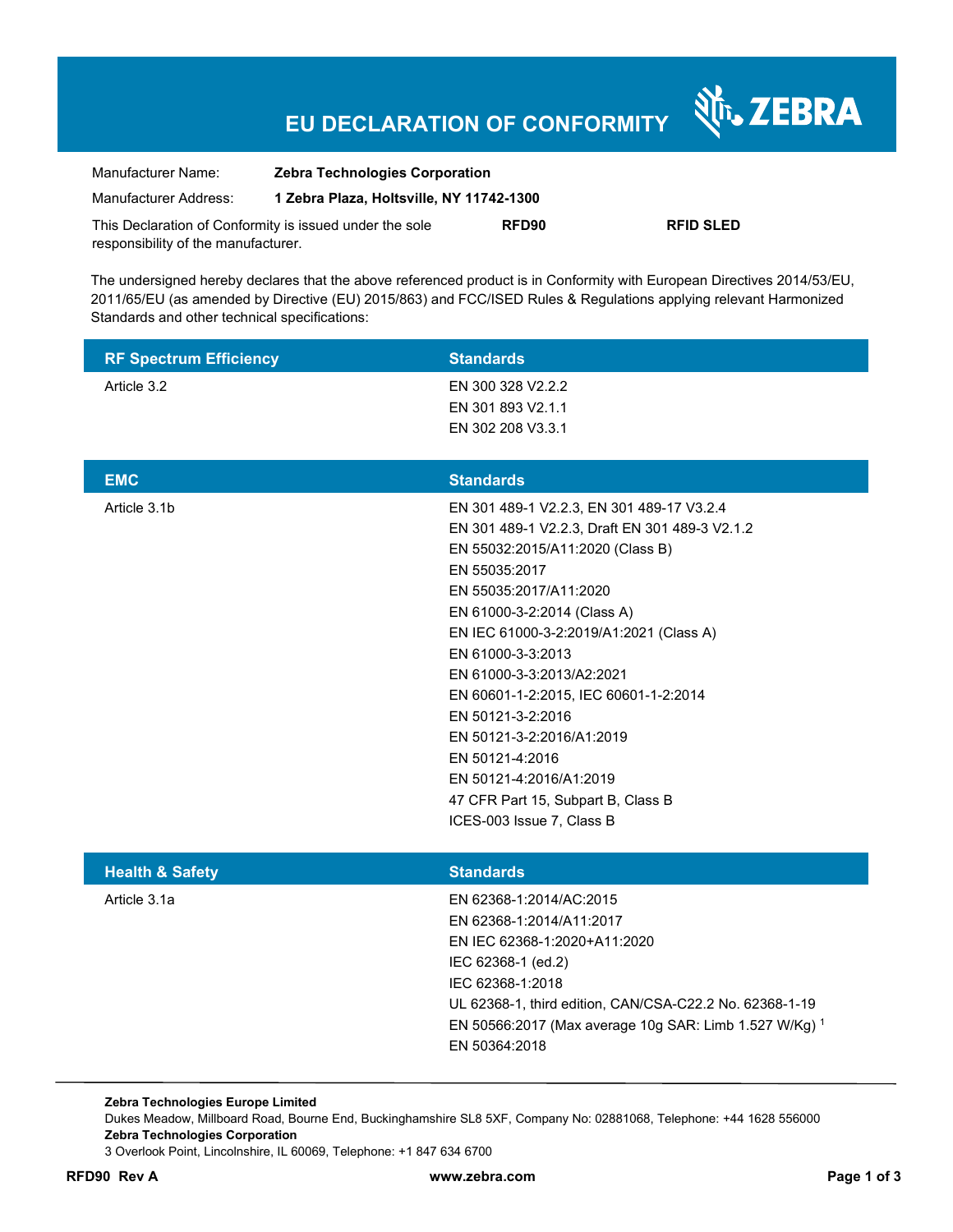

र्शे<sub>ं</sub> ZEBRA

| <b>Environmental</b>                       | <b>Standards</b>  |
|--------------------------------------------|-------------------|
| Restriction of Hazardous Substances (RoHS) | EN IEC 63000:2018 |

With regard to Directive 2014/53/EU, the conformity assessment procedure referred to in Article 17.2(b) and detailed in Annex III has been followed with the involvement of the following Notified Body:

**Sporton International (USA) Inc.**, 1175 Montague Expressway, Milpitas, CA 95035 U.S.A

EC-Type Examination Certificate number: SN22C0072

Assessed Articles: 3.1a, 3.1b, 3.2

US company representative for FCC Supplier's Declaration of Conformity (47 CFR Part 2.1071 to 2.1077) is Larry Zhou and can be reached at **larry.zhou@zebra.com.** 

**Signed on behalf of Zebra Technologies Corporation** 

Place: Bourne End

*(Signature of authorized person)* Date of Affixing the CE Mark: 17 March 2022 Marco Belli Rev: A Sr. Manager, Regulatory **Date: 17 March 2022** 

**Zebra Technologies Europe Limited**  Dukes Meadow, Millboard Road, Bourne End, Buckinghamshire SL8 5XF, Company No: 02881068, Telephone: +44 1628 556000 **Zebra Technologies Corporation**  3 Overlook Point, Lincolnshire, IL 60069, Telephone: +1 847 634 6700